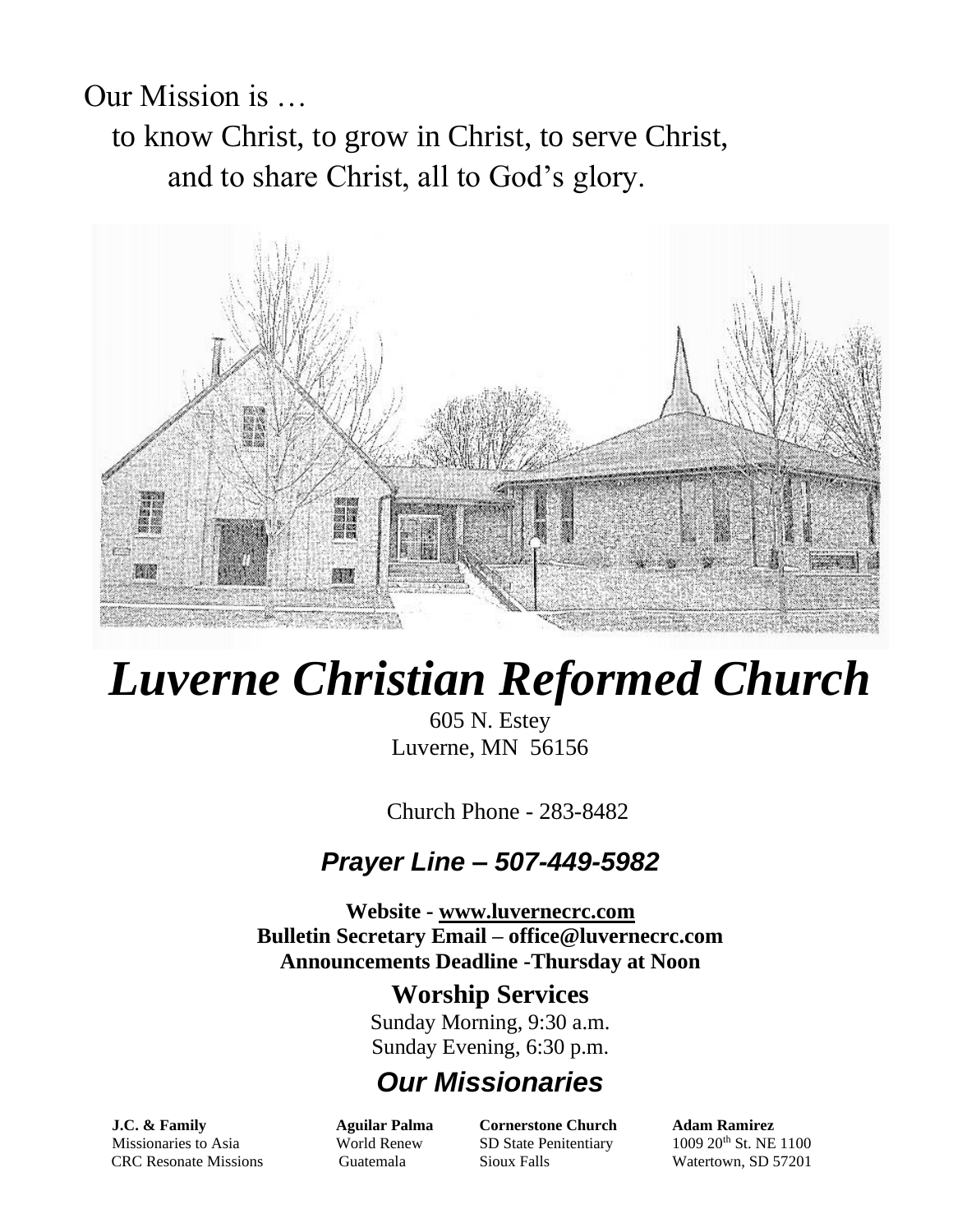### **Morning Worship Service 9:30 a.m.**

Prelude and Announcements

#### **Come, Let Us Worship The Lord!**

Call to Worship and Opening Prayer

 \* Hymn – PH#51(vs.1,2,&4) "Now unto Jehovah, Ye Sons of the Mighty"

\* God's Greeting and Mutual Greeting

\* Hymn – SP#12 "He is Exalted"

#### **We Renew Our Walk With God**

God's Will for Our Lives

Hymn – PH#252(vs.1,2,&3) "Thy Wondrous Testimonies, Lord"

#### **We Worship Through Prayer and Giving**

Congregational Prayer

Offertory/Offering for Cornerstone Prison Church

#### **We Hear God's Word Proclaimed**

 $*Hymn - PH#437(vs.1-3)$  "More Love to Thee, O Christ"

Scripture – 1 Thessalonians 3:9-13

Sermon – A Prayer for Love and Holiness

Prayer

### **We Depart To Serve In God's Kingdom**

 \*Hymn – PH#436(vs.1-3) "What a Friend We Have in Jesus" \*God's Blessing

\*Closing Song – PH#484(vs.2) "Lead On, O King Eternal" \*Postlude

*If you are visiting, looking for a church home, or have a praye request, please fill out the card in the pew and deposit it in the offering plate.*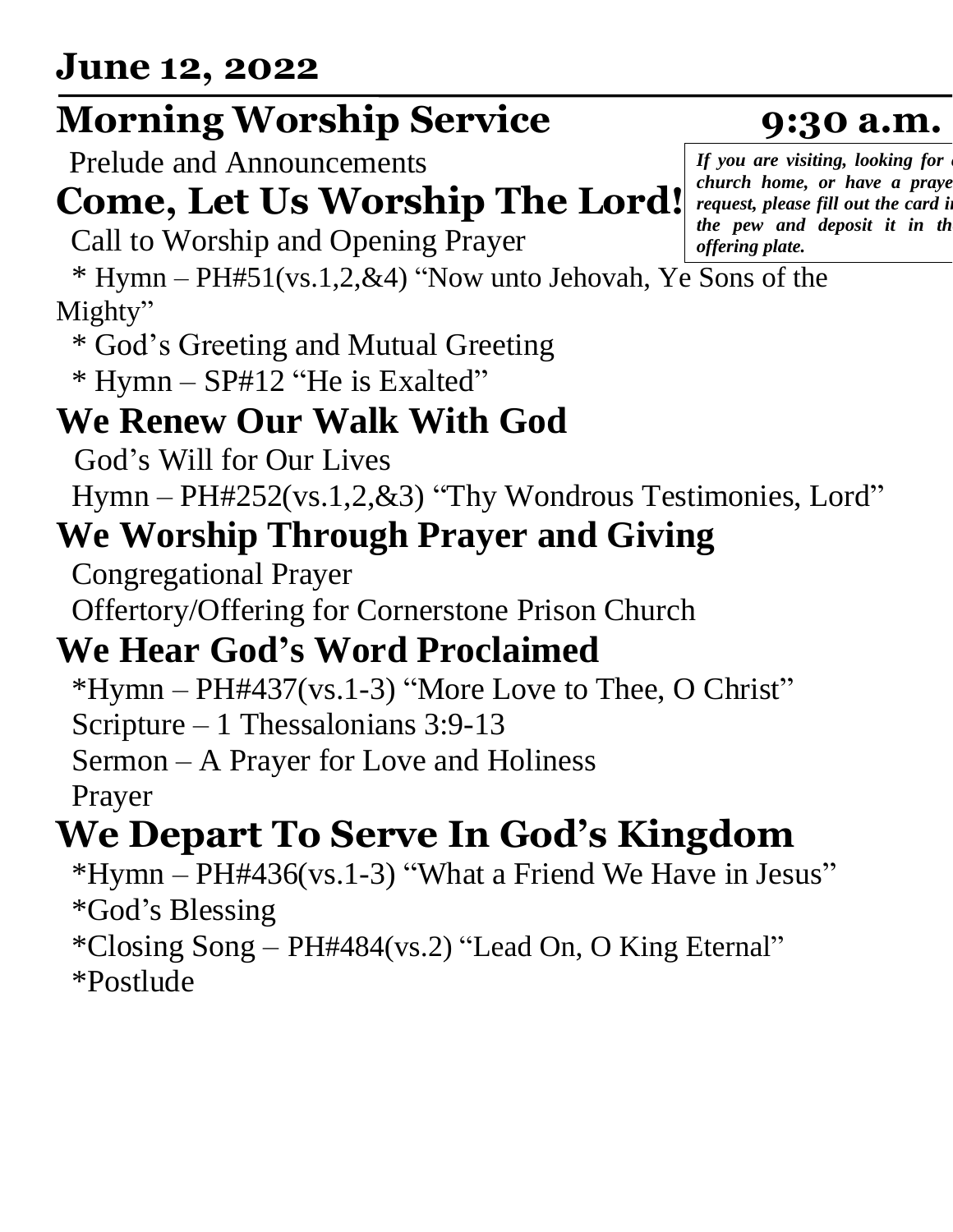#### **June 12, 2022**

### **Evening Worship 6:30 p.m.**

Welcome and Announcements

# **Come, Let Us Worship The Lord**

Call to Worship & Opening Prayer

 \*Hymn – PH#120(vs.1-4) "Come, All Ye People, Bless our God" \*God's Greeting

## **We Express Our Faith**

\*Apostles Creed – On the screen \*Hymn of Faith – SP#80 "Find Us Faithful"

## **We Worship Through Prayer**

 Congregational Prayer (Offering for Library Fund - put in offering plates at the door)

#### **We Hear God's Word Proclaimed**

\*Hymn – SP#39 "Open Our Eyes, Lord" Scripture: Genesis 32:22-32 Sermon: "A Turning Point for Jacob" Prayer

# **We Respond With Thanksgiving**

\*Hymn – PH#84(vs.1,2,3,&5) "God is Our Refuge and Our Strength"

## **We Depart To Serve Our Savior**

 \*God's Blessing \*Closing Song: PH#488(vs.1&2) "Now Blessed Be Jehovah God" Postlude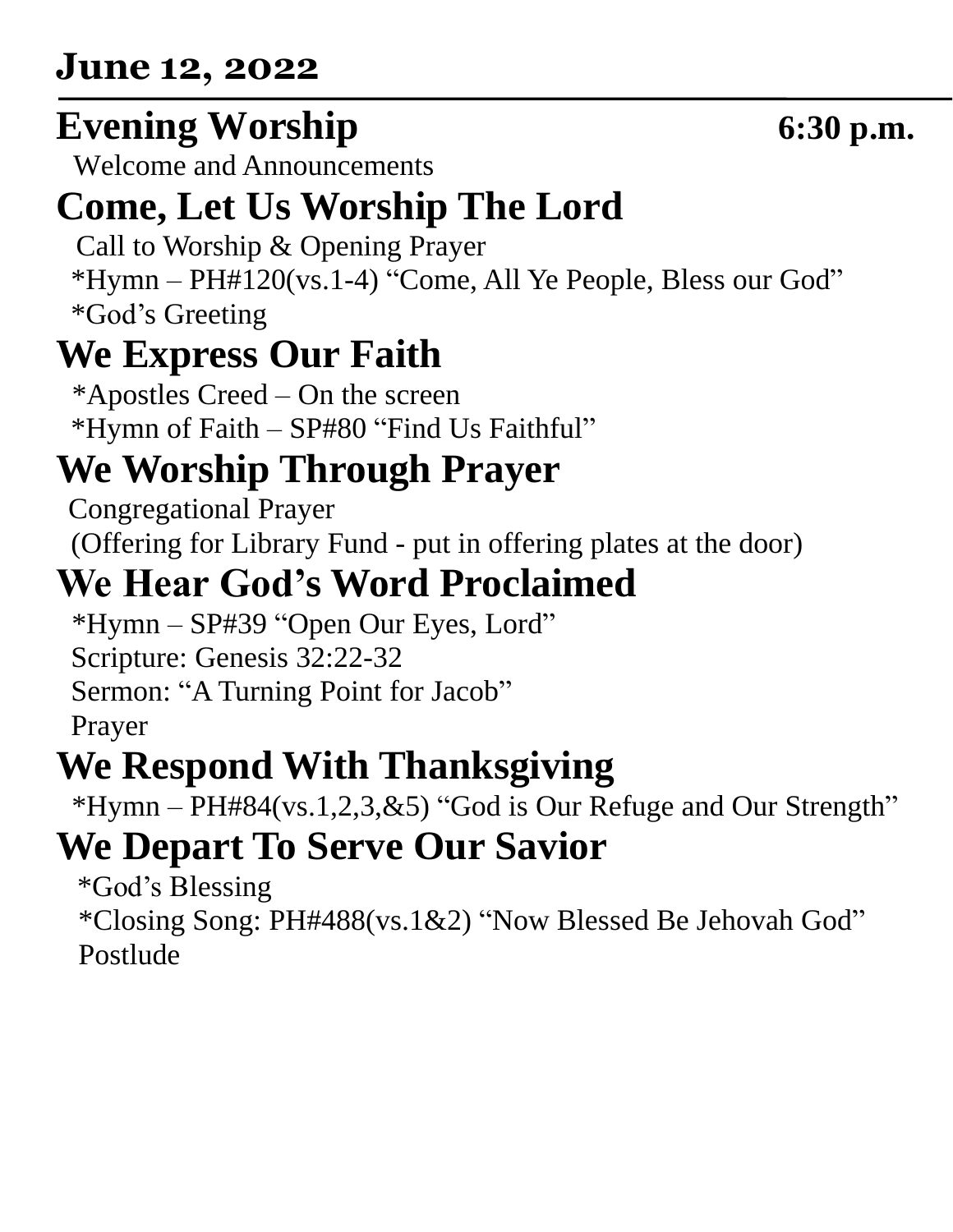#### **June 12, 2022**

| Greeters                 | <b>West Door</b>                   | East Door          |
|--------------------------|------------------------------------|--------------------|
| Today:                   | Alan & Kristie Stroeh              | Pat & Angie Swyter |
|                          | Next Week: Darwin & Darla Timmer   | John & Evonne Top  |
| Accompanist              |                                    |                    |
| Today:                   | Darlene Dreessen                   |                    |
| Next Sunday: Phyllis Vos |                                    |                    |
| <b>Sound System</b>      |                                    |                    |
| Today:                   | Derek Hamm                         |                    |
|                          | Next Sunday: Shawn Feikema         |                    |
| Nursery                  |                                    |                    |
| Today:                   | Jenna Feikema & Jaelyn Fick        |                    |
| <b>Next Sunday:</b>      | Erica Mesman & Cora Mesman         |                    |
| <b>fferings</b>          |                                    |                    |
| Today:                   | A.M. – Cornerstone Prison Church   |                    |
|                          | P.M. – Library Fund                |                    |
|                          | Next Sunday: A.M. - Education Fund |                    |
|                          | $P.M. - Center of Hope$            |                    |

#### **Highway 75 Wayside Chapel Cleaning**

**Cleaning:** This Week: Stacy & Nicole Dilly Next Week: Darla Faber **Mowing:** This Week: Dave & Leann Hoogland Next Week: Rich & Vicki Hubbling

#### **Week's Events**

|                   | We extend a warm welcome to all who have joined us for |
|-------------------|--------------------------------------------------------|
|                   | worship today!                                         |
| <b>Today:</b>     | 9:30 a.m. Morning Worship Service                      |
|                   | 11:30 a.m. Potluck Fellowship Meal                     |
|                   | 6:30 p.m. Evening Worship Service                      |
| <b>Wednesday:</b> | 6:15 a.m. Ladies Bible Study                           |
|                   | 5:30 p.m. Sunday morning Service broadcast on Vast     |
| Thursday:         | 12:30 p.m. Sunday evening Service broadcast on Vast    |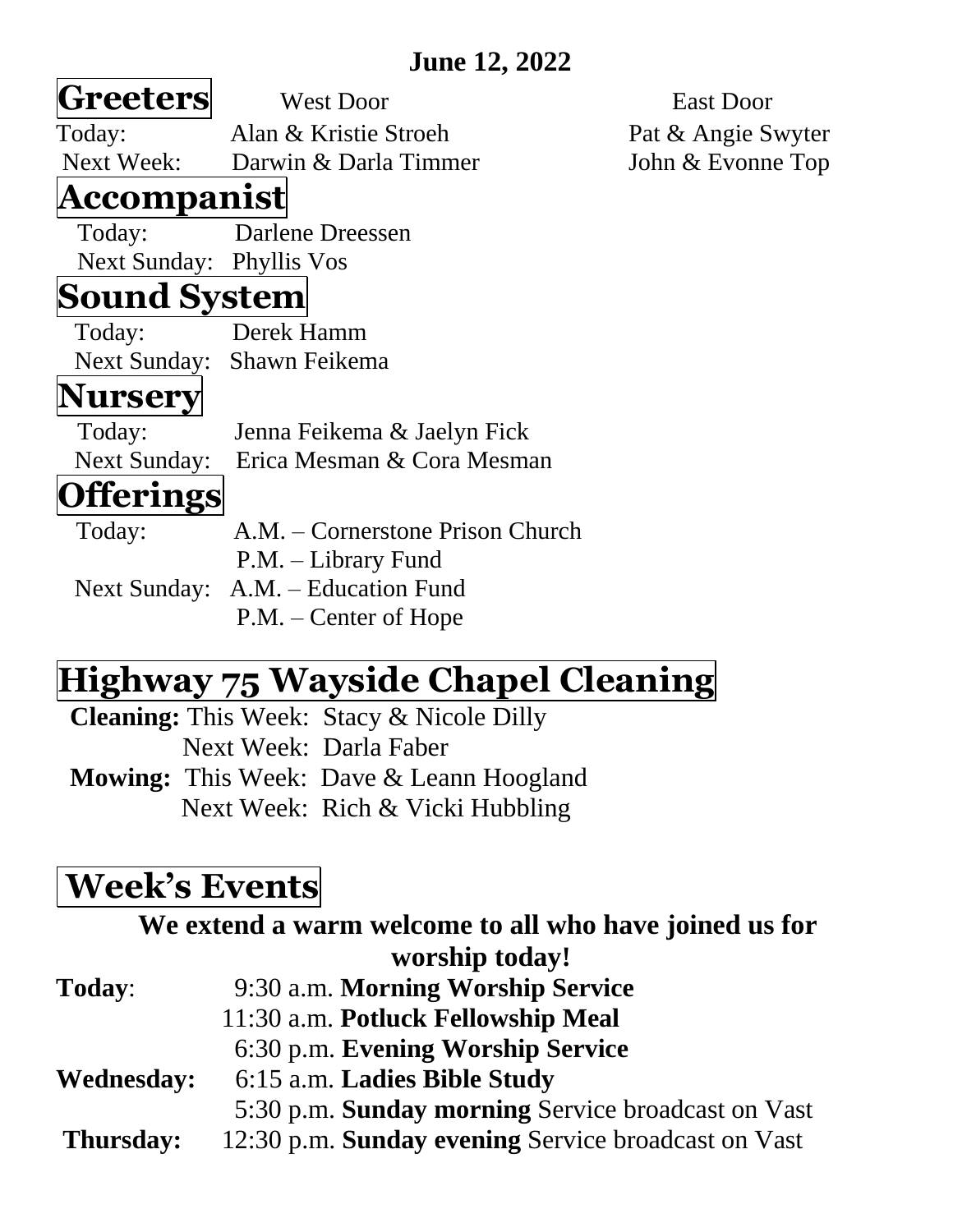# **Thank You**

• **Thank you** from World Renew for your support. The struggles of this world can be overwhelming. That is why, with your generous support, we do what we can to address the basic needs of families struggling with poverty and hunger. We are not overwhelmed by how much there is to do, but instead we are encouraged by how much your support can do to help vulnerable people around the world achieve their goals. With thankfulness, Carol Bremer-Bennett, Co-Director.

# **Our Church Family**

- **Continued Prayers** for Mary Brands, Don Pap, Marge Vis, and Vonda Nibbelink.
- **Happy Anniversary** to John and Marge Vis on their 60th Wedding Anniversary today June 12. Congratulations John and Marge on your years together!
- **Congratulations** to Henry and Betty Bouma on their 66<sup>th</sup> Wedding Anniversary on Monday, June 13, 2022. God bless!

# **Announcements**

- **Welcome to all who gather with us in worship!** We welcome Pastor Joseph Steenholdt to our pulpit this morning and this evening. He is a graduate of Westminster Seminary in California and has shown interest in us as a potential candidate.
- **Pot-Luck Fellowship Meal** is scheduled for today at 11:30AM. All are welcome. Bring a dish to share and take this opportunity to get to know Joseph and his wife, Karly.
- **Congregational Information Meeting.** A congregational information meeting will be held Sunday, June 19, 2022. Pastor Leroy Christoffels will be leading this meeting.
- **Christian Reformed Church of Rock Rapids, IA.** The Christian Reformed Church of Rock Rapids will be celebrating their 100th Anniversary on Saturday, June 25 and Sunday, June 26. We will be having a catered picnic on Saturday evening under the tent, a social hour will begin at 4:00pm., with the meal served at 5:00pm. (Freewill donation) If you wish to join us for this meal call 712-472-3253 (leave a message) or email rrcrc@outlook.com Deadline for reservations is June 15th. At 6:30: a service will be held in the sanctuary which will include former pastors sharing memories, and a power point showing old and new church. Dessert will follow in the tent, with an open mic for memory sharing. Sunday, 9:30 a.m. Praise and Worship Service, with former pastors assisting. Followed by coffee and cake social under the tent.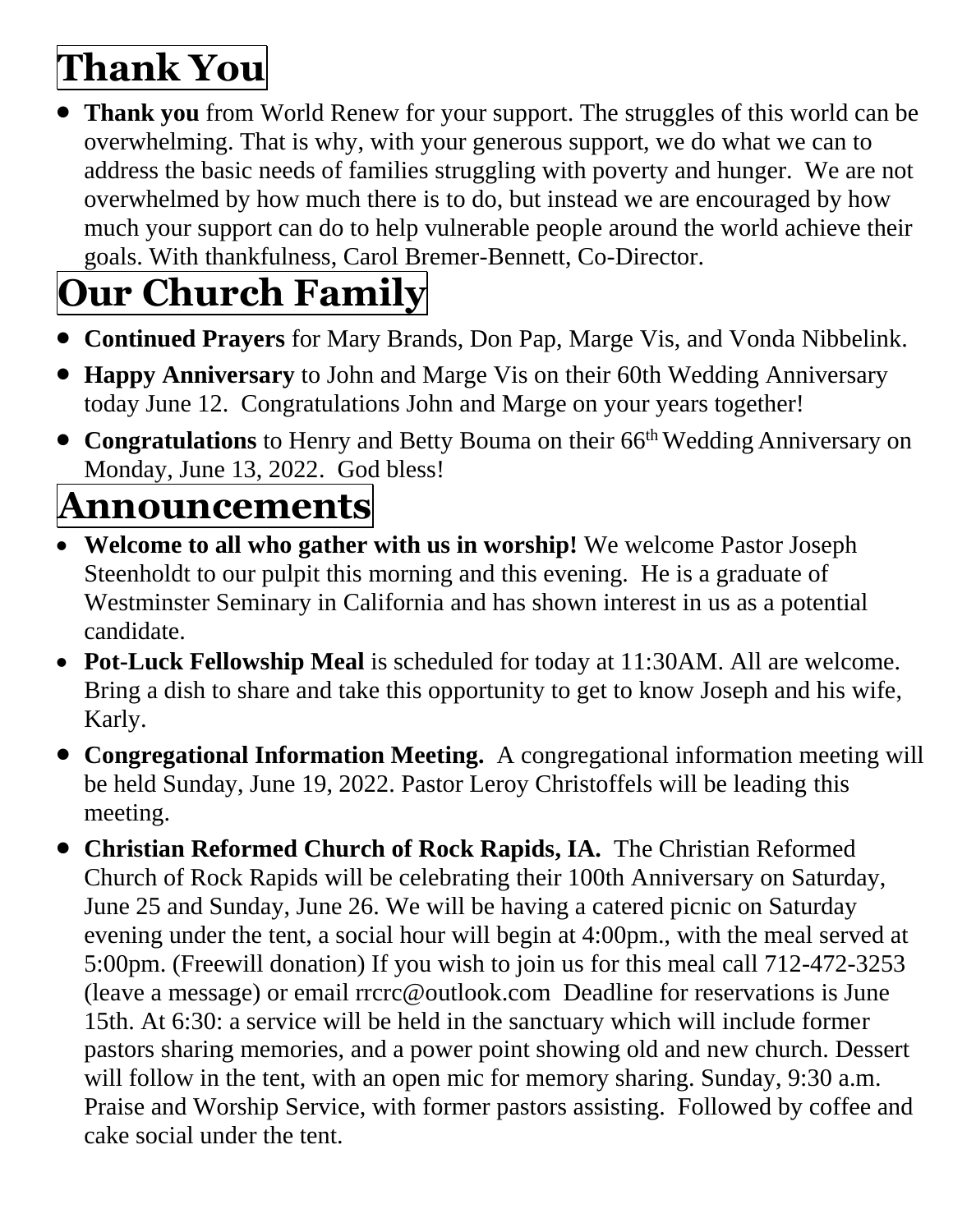- **LSS VOLUNTEER APPRECIATION DAY** will be Friday, June 17th at our new location at 105 S. Estey Street in Luverne. We invite you to come and enjoy dinner, Baked Ziti Pasta, Mixed Vegetables, Peaches, and Cake served at 11:30, followed by a time of thanking and celebrating our wonderful volunteers for the past 3 years beginning at 12:30. You do not have to attend the meal to attend the event following. Reservations should be made for the meal at least one day prior in order for us to prepare! If you have delivered meals or worked in the kitchen/dining area, helped with frozen or Shelf Stable meal distribution, or volunteered in any capacity for LSS Meals, please consider joining us! Call 283-9846 and press 11 to make your reservation for both or either event!
- **Hope Haven** invites you to the 32nd Annual Golf Benefit at Dakota Dune Country Club on June 15th. There is a \$150 registration fee which includes 18 holes of golf, grilled lunch, entry gift, and prizes. Space is limited and spots are filling up quickly! Register at www.hopehaven.org or call 712-476-3116 for more information.
- **Steen Reformed Tractor Ride,** Saturday, June 18, 2022. Registration at 8:00 a.m., the Ride starts at 8:30 a.m. The cost is \$25 per tractor. This is a fundraiser for church youth group camps. All tractors are allowed, except duals (12 mph travel speed). A slow moving vehicle sign is required. There will be a drawing for door prizes and a lunch will be served. Call to reserve your spot. Gawaine Diekevers (507)227-7759, Lenny Otkin (507)855-2256 or email: steenreformed@alliancecom.net
- **Faith Fellowship Weekend at Cornerstone Prison Church**; Friday, July 29 6:00-7:45pm-Kick Off Worship Service, Saturday, July 30 and Sunday, July 31 – 8:00am-4:00pm each day. The theme for the weekend is Renewal. Scripture texts come from Zechariah 4:6-10 and John 15:7, 10-12 &15. Join us for worship, large group talks and small group discussions. The deadline for signing up is Thursday, July 7. We would be happy to have you join us for part of the weekend or all of it. If you would like more information or to sign up, please contact us at office@cornerstonepcsd.org or call 507-215-3670. Thank you for considering this wonderful ministry opportunity!